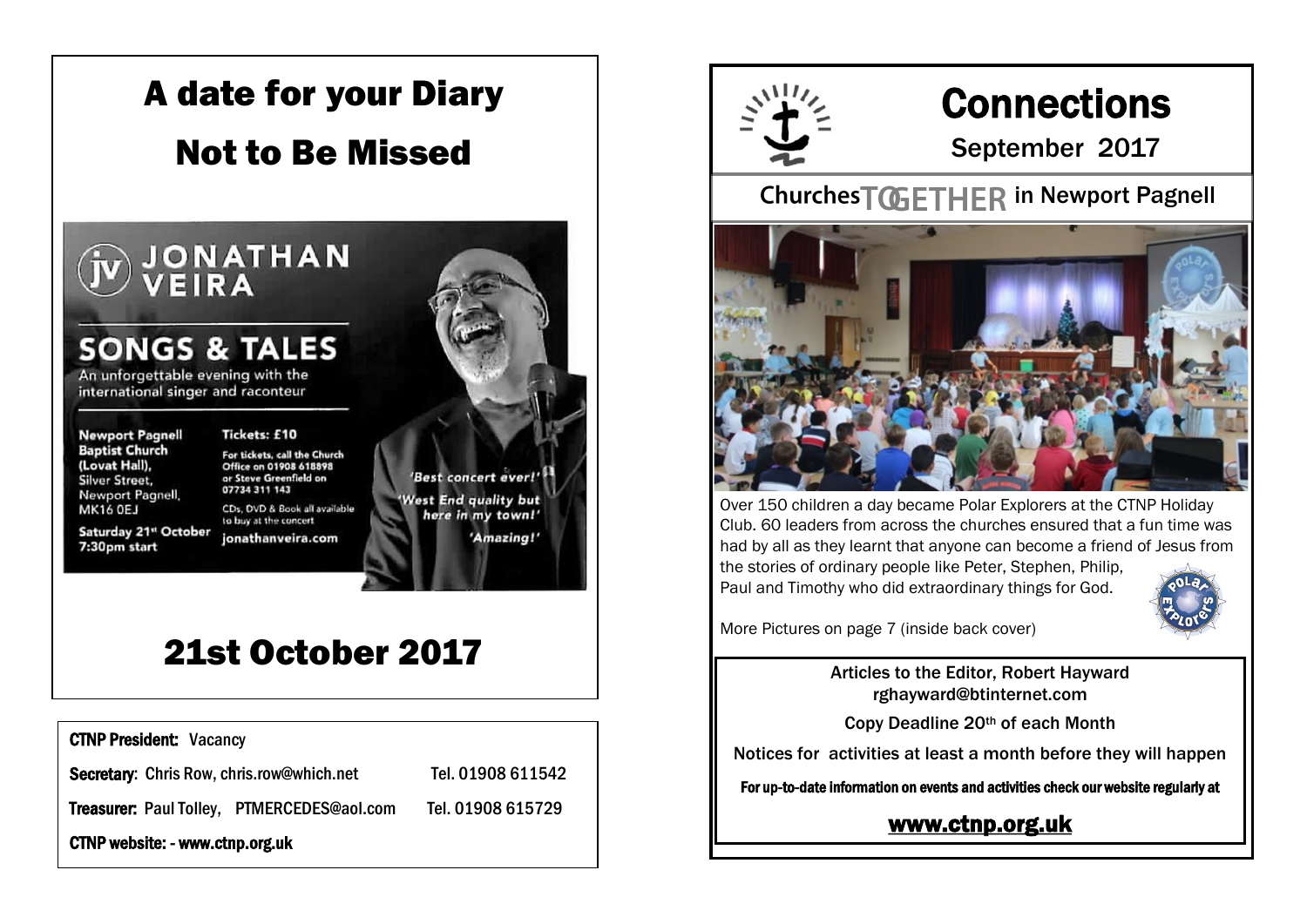

#### Minister's Letter

#### Essential Maintenance?

I like to save money by doing as many of my own car repairs as possible. I am probably not as quick with my car fixing as a professional mechanic and sometimes I follow the Haynes instruction manual wrongly and have to start all over again. This can be a frustrating experience but when certain components work again there is a great sense of satisfaction and relief – quite apart from having saved a few quid by doing so. Learning motor mechanics is an ongoing process.

Similarly, we sometimes have to revisit and undo some of the wrong ideas about God that we have picked up over the years. It is then possible to learn something new and fresh about how and where God is present in our lives. To learn more about God requires a thirst, hunger and excitement about what we may discover. This is something that we can do ourselves and at other times we need the help of others in our churches, just as when I have to consult a professional mechanic over some tricky car maintenance problems.

When revisiting old ground and ideas about God I usually find that the image of the grumpy old man in the sky image of God gets stripped away and the void becomes filled with the living God who is even more generous and loving than I had previously assumed.

When I recognise that I've got something wrong in my interpretation of the car manual, as with many relationships, we sometimes get it all wrong about what God's character is really like and we have to begin all over again. What we discover by risking going back to the beginning really is worth it though, as we open the eyes of our hearts anew to all that God wants us to receive so always prepare to be pleasantly surprised!

Rev Nick Evans

Rector of Newport Pagnell











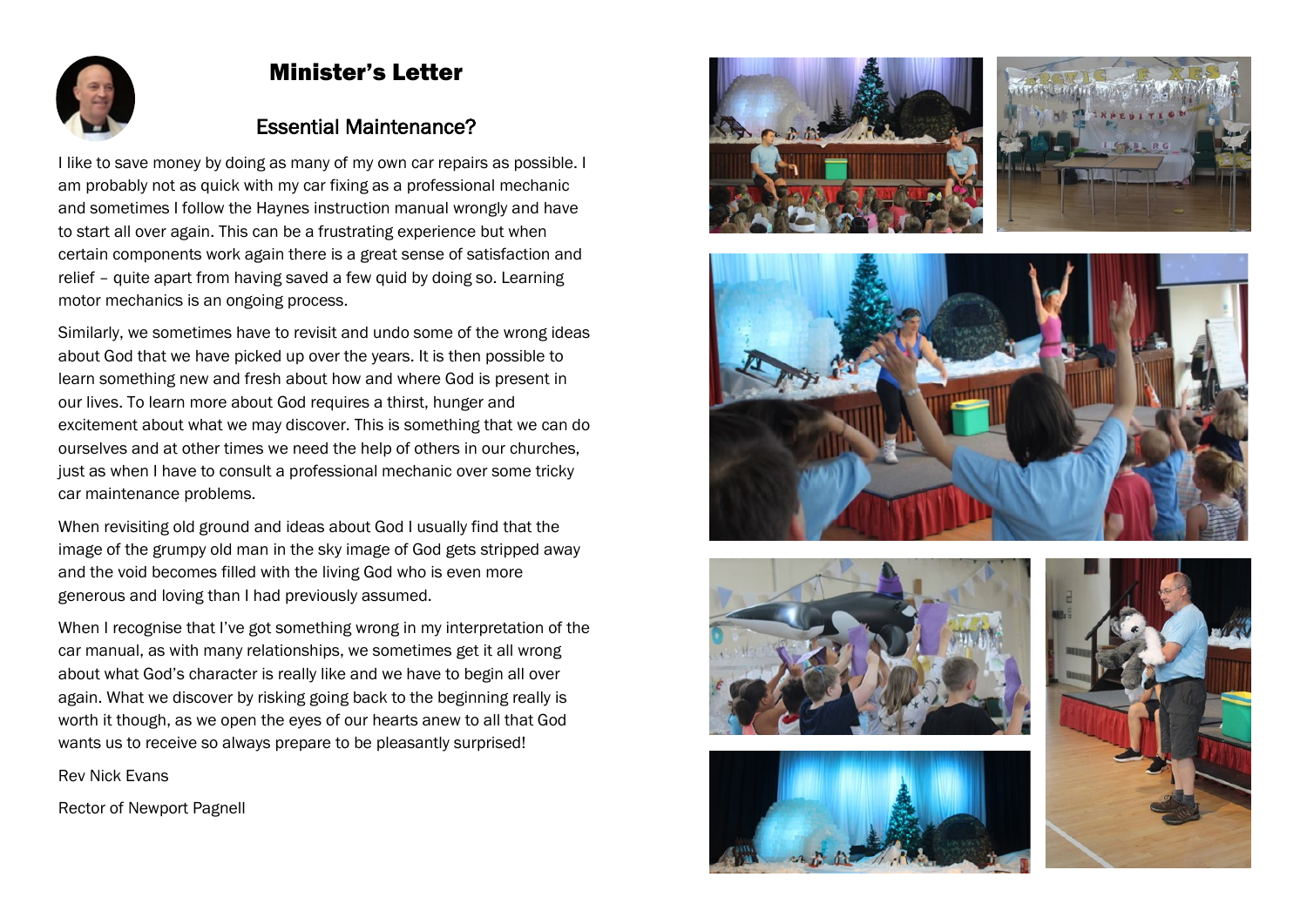#### CREATIVE ALERT!

Do you knit, crotchet, felt, sew or have other handicraft creative talent? CTNP are calling out to all creative types to create a multitude of stars, sheep or angels for a Christmas event.

These need to be no bigger than 10cm tall (with soft stuffing if necessary) and be suitable for all ages.

If you can help, please start creating and deliver your figures to your own church by 1st December.

If you need help with patterns, your church will have a selection to assist you, but feel free to choose your own.

Many thanks CTNP Mission Group

#### CTNP - Polar Explorers

Professional Angie and Unprofessional Kate got everyone warmed up, Geoff and AJ led us through a fun time of drama, singing, jokes, games and DVD clips featuring Bliz with group times of games, crafts and time to chill and talk, to earth the stories that had been presented each day.

The atmosphere was fantastic as the children engaged with the activities and the responses from parents and children was so encouraging. One child wanted the club to continue for another week, while another wants to make the trek back to Newport Pagnell from the northwest next year!

Thank you to everyone who helped with the club whether involved directly with the children, making sure the techie stuff worked, providing refreshments and lunches or behind the scenes.

*Here are a few pictures of a fun-filled week.*





Newport Pagnell Methodist Church Teapot & Sing





Come and join us to sing a few well known favourite hymns whilst enjoying a cup of tea or coffee

A Dementia friendly time where everyone can relax

### Volunteers Required

The Brooklands Centre Saturday Lunch Club is looking for volunteers once a month (except July and August) to support the provision of a two course luncheon.

Please contact Catherine Hall at [brooklands.centre@btinternet.com](mailto:brooklands.centre@btinternet.com)

or Telephone: 01980 614749 Mobile: 07841431326 for further information.